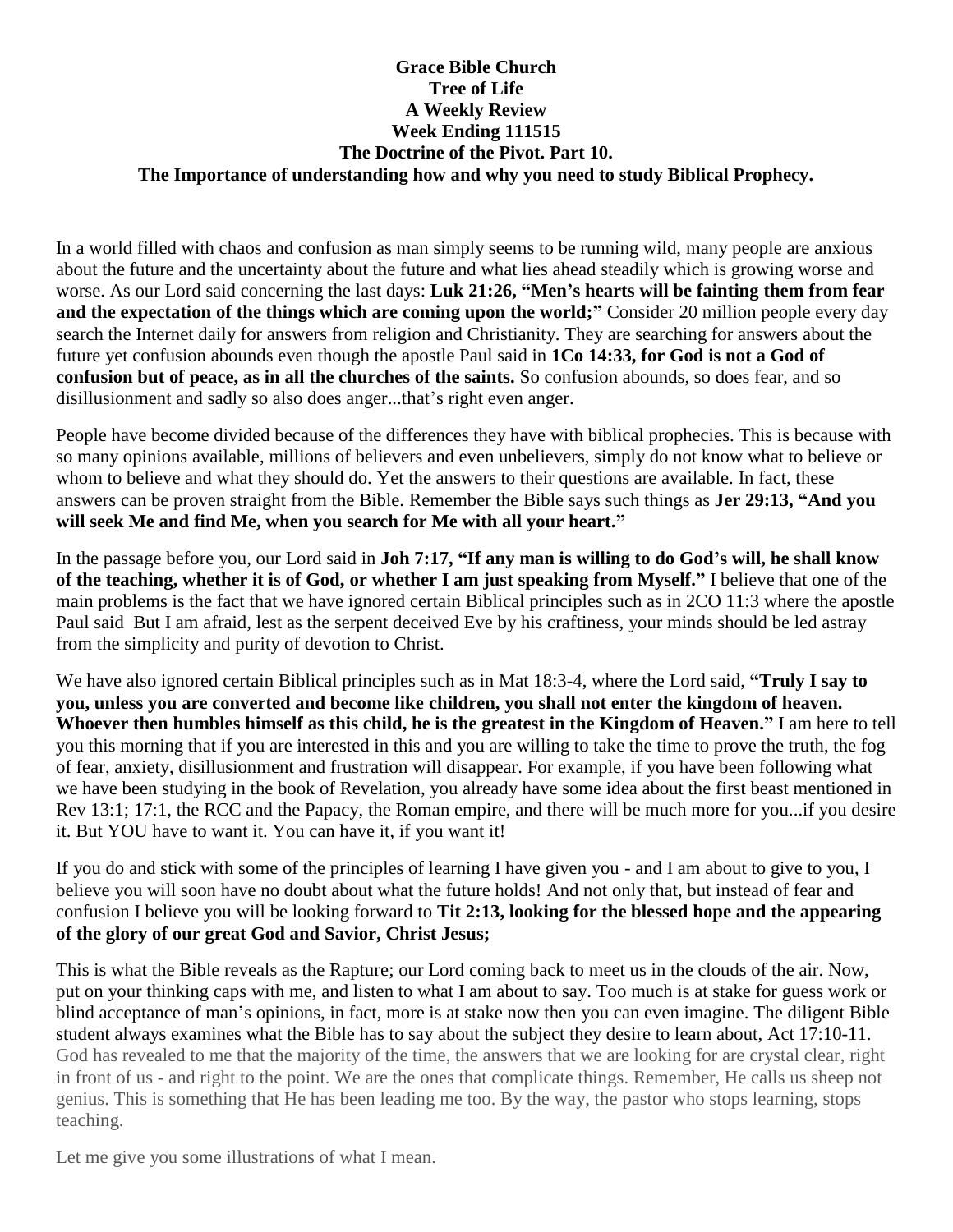1. If you could lose your salvation, like many teach, isn't it such a serious doctrine that He would not hide it from us but come right out and state that for His sheep to understand it, since it is so important? Then why don't we have a passage that warns us... "Beloved, make sure you do not lose your salvation?"

Secondly, what about what many of the Baptist teach, why don't we have a command for the church-age believer that says; Thou shall tithe, or thou shall get baptized in water, Paul said two things about that in Eph 4:4; 1Co 1:14.

Nor does the word of God say: thou shall speak in tongues, thou shall not get sick or suffer because all sickness and suffering is of the devil, thou shall worship Mary as the sinless one, who is the mother of GOD! Why don't we have these things in writing directly, and right to the point, after all we are sheep! Well, the answer is that we don't have these commands because they are not true for us today.

Now, let's take the book of Revelation. Would God foretell plagues upon all who receive the mark of the beast and then leave mankind in the dark about what it is? Would He say in effect, "I am going to pour out My wrath upon the earth with all kinds of plagues causing the death of countless millions on those who have the mark but I will not tell you what it is or make it available for you to understand it" I will not tell you how to avoid it or how to escape from getting it. I cannot explain the mark of the beast, all I can do is show you what God has revealed then it will be up to you! But that knowledge cannot come unless some very necessary background is given to you first.

Therefore, for your sake and mine, I cannot afford to get involved with foolish and unlearned questions that the Bible says just genders or produces strive. We'll see more of this information as we go on in our study. So the world is in confusion...but what do you expect when the lights of the world are confused and the salt of the earth, believers, have lost their savor or their taste. Terrorism, war, famine, disease, poverty, ignorance, civil unrest and misery are widespread and growing worse.

Where are these conditions leading and why? The world seems to be just drifting along—sleepy, drunken and oblivious to what lies ahead. The average person has no idea what the future holds—and many do not care. Few are concerned beyond "tomorrow"—and fewer still remotely suspect what is coming in our time. James put it like this in **Jam 4:13-16, Come now, you who say, "Today or tomorrow, we shall go to such and such a city, and spend a year there and engage in business and make a profit." Yet you do not know what your life will be like tomorrow. You are just a vapor that appears for a little while and then vanishes away. Instead, you ought to say, "If the Lord wills, we shall live and also do this or that." But as it is, you boast in your arrogance; all such boasting is evil.**

The apostle Paul said in **Eph 5:14-18, "Awake, sleeper** [or sleeping ones spiritually speaking]**, And arise from the dead** [ones-other reversionists]**, And Christ will shine on you." Therefore be careful how you walk, not as unwise men, but as wise, making the most of your time, because the days are evil. So then do not be foolish, but understand what the will of the Lord is. And do not get drunk with wine, for that is dissipation, but be filled with the Spirit,**

When God's Plan is understood, confusion, mystery and misunderstanding disappear. Events become clear! Historians can only record what has already happened. They cannot see into the future. Yet, one third of the Bible is prophecy, history written in advance.

**Isa 41:21-24, "Present your case," the Lord says. "Bring forward your strong arguments," The King of Jacob says. Let them bring forth and declare to us what is going to take place; As for the former events, declare what they were, That we may consider them, and know their outcome; Or announce to us what is coming. Declare the things that are going to come afterward, that we may know that you are gods; Indeed, do good or evil, that we may anxiously look about us and fear together. Behold, you are of no account, And your work amounts to nothing; He who chooses you is an abomination.**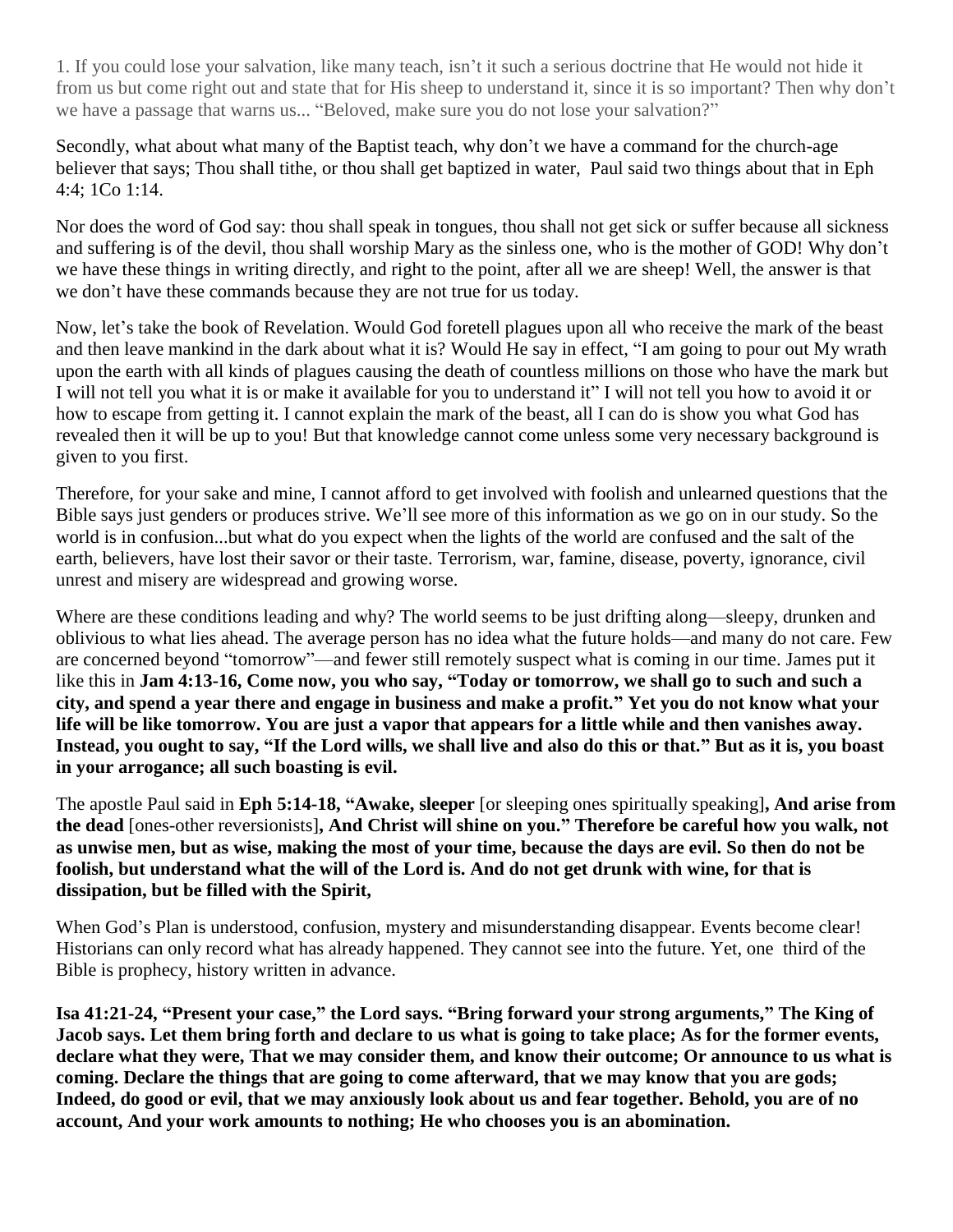Then notice **Isa 42:9, "Behold, the former things have come to pass, Now I declare new things; Before they spring forth I proclaim them to you."**

Then in **Isa 44:7,'And who is like Me? Let him proclaim and declare it; Yes, let him recount it to Me in order, From the time that I established the ancient nation. And let them declare to them the things that are coming And the events that are going to take place.**

**Isa 46:9-11, "Remember the former things long past, For I am God, and there is no other; I am God, and there is no one like Me, Declaring the end from the beginning And from ancient times things which have not been done, Saying, 'My purpose will be established, And I will accomplish all My good pleasure'; Calling a bird of prey from the east, The man of My purpose from a far country. Truly I have spoken; truly I will bring it to pass. I have planned it, surely I will do it.**

God foretells major events before they happen. He wants you to know what the future holds—what lies ahead for the world. Much Bible prophecy remains unfulfilled. Many major events must yet come to pass. Conditions in Europe and around the world will soon dictate that the world is getting ready to receive a single great authority for a short time. The point is that behind the scenes, enormous events are now taking shape. Prophesied world trouble will end in events terrifying beyond description. They will soon stun and shake every nation on Earth! You say, that sounds like dooms day teaching! Have you been watching, listening, or reading what's going on right before your eyes? Are you going to be like those who Peter warned us about in 2Pe 3:3-4, when he said **"Know this first of all, that in the last days mockers will come with their mocking, following after their own lusts, Where is the promise of His coming? For ever since the fathers fell asleep, all continues just as it was from the beginning of creation."**

There will always be pessimists, those critical individuals who just simply can't stand to see others excited and pumped up about the Word of God. World history is the study of the rise and fall of empires. But few know why great "civilizations" come and go, governments rise and fall—why events move as they do. This thinking is about to change—in a BIG WAY!

We are answering certain questions concerning who the Two Beasts are who are mentioned in the book of Revelation and whether or not the United States of America has a role and if it does, will there be a pivot that is in view in the last days of biblical prophecy. We have already answered two of the important questions we needed to understand as it relates to Bible prophecy.

1. The first statement and question was that there are two world powers which are symbolized in Rev 13 and so who or what is the first beast or power mentioned? We noted that one of the most popular translations concerning this question is that The beast with seven heads is none other than referring to the Roman Empire, especially the Roman papacy or the RCC and the place of the Pope. This beast or empire is mentioned in the book of Daniel which identifies certain nations in Europe who were a part of the Roman Empire. And I have already mentioned who they could be referring to in our previous studies.

## 2. Our second point or question is: In what year did the RCC and the papacy begin its' world influence and power and in when would it lose that influence and power?

**Answer:** We noted that the RCC and the Papacy began its world influence and power in 538 AD and as the Bible seems to predict, it would lose its world influence and power in 1260 years later in 1798, when Napoleon's General Berthier took the pope captive and the papal power received its deadly wound. The Bible predicted that the Papacy would lose its world influence and power at the end of the 42 months. This prophecy was fulfilled in 1798, when Napoleon's General Berthier took the Pope captive and the Papal power received its deadly wound.

So, here is my conclusion I gave ion closing on Friday that I need to give again because I have added some things to it. The Bible predicted that the papacy would have 42 prophetic months, or 1,260 literal years. This prophecy was fulfilled in 1798 when General Berthier, one of Napoleon's Generals, took the Pope captive and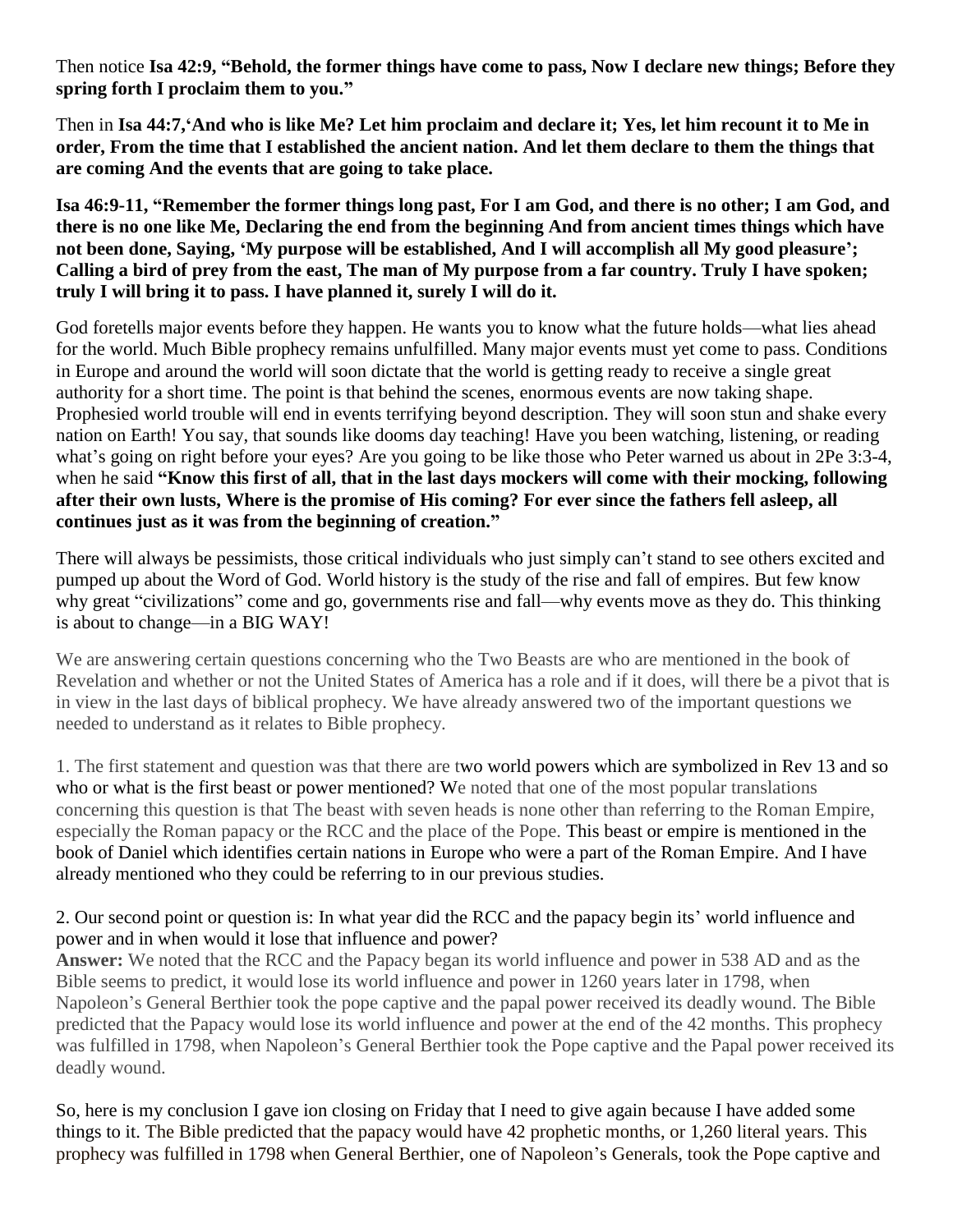the papacy received its deadly wound (Rev 13:3). Beginning in Rev 13:11, what nation would rise around the same time that the papal power was wounded? **Rev 13:11, And I beheld another beast coming up out of the earth; and he had two horns like a lamb, and he spake as a dragon.** Therefore, and this is not an absolute interpretation but an absolute consideration or question, what new nation arose at the time that the first beast lost its power and influence? The RCC and the Papacy received its deadly wound in 1798. The United States declared independence in 1776, voted the Constitution in 1787, adopted the Bill of Rights in 1791, and was definitely a world power by 1798.

In Daniel an Revelation, most nations are said to "rise out of the sea." This new nation is different. For example, in **Rev 13:1, And he stood on the sand of the seashore and I saw a beast coming up out of the sea,**

# **Dan 7:3, "And four great beasts were coming up from the sea, different from one another."**

However, here it says that it rose out of the earth. What does this mean? Look at **Rev 13:11, And I saw another beast coming up out of the earth; and he had two horns like a lamb, and he spoke as a dragon.** Revelation shows that water symbolizes areas that have large populations (Rev 17:15), such as in Europe. The earth would be the opposite. This new nation would arise in a sparingly populated area. For example, look at **Rev 17:15, And he said to me, "The waters which you saw where the harlot sits, are peoples and multitudes and nations and tongues."**

This second beast or nation begins with just a few individuals involved. History says that the U.S. always was large in terms of area, but its population was small, only 4 million in 1790, reaching 7.2 million in 1810, 32 million in 1860, 76 million in 1900, 132 million in 1940, and 321 million in 2015. However, the point is it began as a small nation as far as population was concerned!

Rev 13:11 says that the beast "out of the earth" will have two horns like a lamb. **And I saw another beast coming up out of the earth; and he had two horns like a lamb, also note that these horns do not have crowns** like the First Beast. The First Beast is said to have diadems or crowns in **Rev 13:1, And I saw a beast coming up out of the sea, having ten horns and seven heads, and on his horns were ten diadems or ten crowns.**  What do the horns represent? In Dan 7:24, it says that horns represent kings or governments.

## **Dan 7:24, "As for the ten horns, out of this kingdom ten kings will arise; and another will arise after them, and he will be different from the previous ones and will subdue three kings."**

In the case of this beast, the two horns could represent America's two governing principles: civil and religious liberty, or church and state. In the early day of our nation you could also call these Republicanism and Protestantism. America was the first country to give you freedom of worship without government interference. The absence of crowns on the horns represents a republican form of government, rather than being a monarchy. A monarchy is a country that is ruled by a monarch, and monarchy is this system or form of government. A monarch, such as a king or queen, rules a kingdom or empire.

Lamb-like horns symbolize an innocent, young, and spiritual nation. This new beast, or government, would try to uphold its beginning doctrinal principles. Therefore, only America could fit the correct time-slot and characteristics of this Second Beast. America started out innocent and non-oppressive. The Bible tells us, though, that a major nation will soon war against the saints. In Rev 13:11, we have another description of this nation when it says that the Second Beast which comes up out of the earth; not only has two horns like a lamb, but he also spoke as a dragon. Could it be that America will "speak like a dragon," because speaking like a dragon could refer to the viewpoint of Satan and he will attempt to destroy God's true people and force everyone to obey him.

So America could try and force people to worship against their own beliefs. But, Revelation doesn't stop there. What else does it say America could do, if this is in view? In **Rev 13:12, And he exercises all the authority of the First Beast in his presence. And he makes the earth and those who dwell in it to worship the First Beast, whose fatal wound was healed.** This Second Beast will be a nation which "exercises all the power and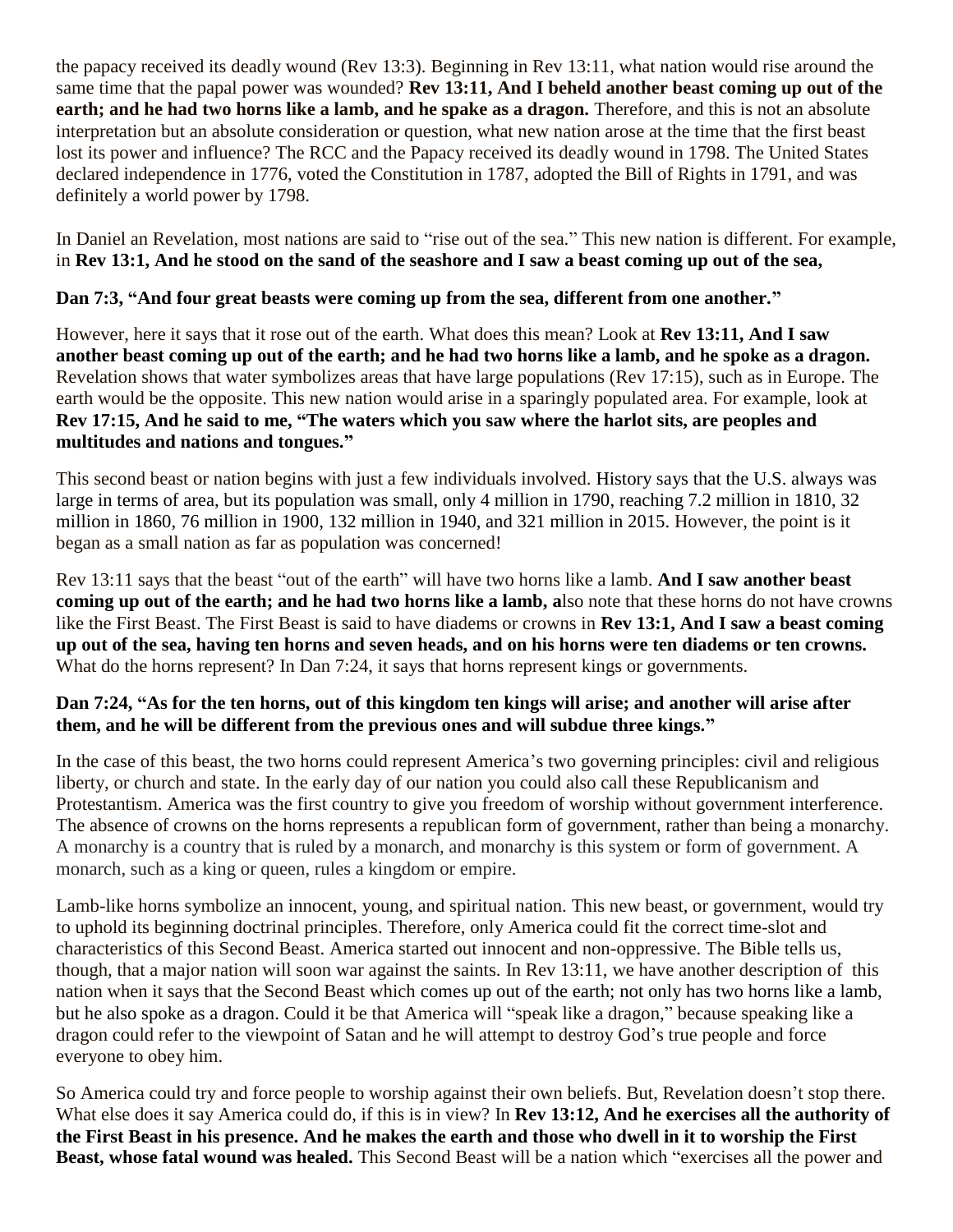the authority of the First Beast which was before him." in Rev 13:12. And then it says that the Second Beast makes the earth and those who dwell in it to worship the beast. Could America become a persecuting power that will try and force people to go against their conscience, just like Papal Rome, the First Beast of Revelation 13 did?

#### **Rev 13:12, And he exercises all the authority of the First Beast in his presence. And he causes earth and those who dwell in it to worship the First Beast, whose fatal wound was healed.**

Without taking scriptures out of context, that the Second Beast causes those who are alive in the earth to worship the First Beast, who fatal wound was healed. Could it be that the United States will lead all nations of the world in forcing the worship of the First Beast, the Papal Antichrist. Do you think that an Arab nation who calls their God Allah, who they believe is greater than the Savior the Lord Jesus Christ, do you believe they will have the power to deceive all those who profess to be Christians to now worship Allah and follow the teaching of Mohammad?

## I don't think so!

I think that the Second Beast will be identified as a Christian nation who points to the First Beast, led by the Pope and Papal authority and the Second Beast will promote Jesus but not the Jesus of the Bible. They will promote a Jesus, but it will not be the Jesus of the Bible it will be what Paul warned the Corinthians of, another Jesus in **2Co 11:4, For if one comes and preaches another Jesus whom we have not preached, or you receive a different gospel which you have not accepted, but you receive beautifully.**

They will promote another doctrine but it will be doctrines from demons, 1Ti 4:1. In other words, the Second Beast will point to the First Beast and promote: Another Jesus, another Spirit, another Gospel, another doctrine. That's what we have to be concerned about! The Second Beast make it appear deeply spiritual as the Second Beast will also elevate signs and wonders and miracles. For in Rev 13:13, concerning the Second Beast we read, And he performs great signs, so that he even makes fire come down out of heaven to the earth in the presence of men. Remember that there are passages like **Mat 16:4, "An evil and adulterous generation seeks after a sign;"**

Notice **Rev 13:14, And he** [the Second Beast] **deceives those who dwell on the earth because of the signs which it was given him to perform in the presence of the beast, telling those who dwell on the earth to make an image to the beast who had the wound of the sword and has come to life.** Could be that America, the U.S.A. will make an image to the beast by making laws about religious practice. Even going so far as it did when the First Beast was ruling for a certain time, especially during the middle or dark ages, could it be that the Second Beast will require worship to the point of fear of death. This will be an image of the Church-state power that the papacy used in the Middle Ages, slaying millions of saints for their faith. The U.S. could join civil government and apostate Protestantism into a partnership that will support the Papacy.

Notice that in Rev 13:15 we read And there was given to him to give breath to the image of the beast, that the image of the beast might even speak and cause as many as do not worship the image of the beast to be killed. This Second Beast, this nation that we might be closer to than what we have thought before, as leader of this international apostasy, will impose a universal death sentence upon those who don't worship the beast or his image. But, and here's a very important question to consider, "Over what issue will force be used and the death sentence be passed?"

Well, let's just read the passage even though these things may have stirred up many more questions that we now have that we did not have before we considered what we have been noting. **Rev 13:15-17, And there was given to him to give breath to the image of the beast, that the image of the beast might even speak and cause as many as do not worship the image of the beast to be killed. And he causes all, the small and the great, and the rich and the poor, and the free men and the slaves, to be given a mark on their right hand, or on their forehead, and he provides that no one should be able to buy or to sell, except the one who has the mark, either the name of the beast or the number of his name.**